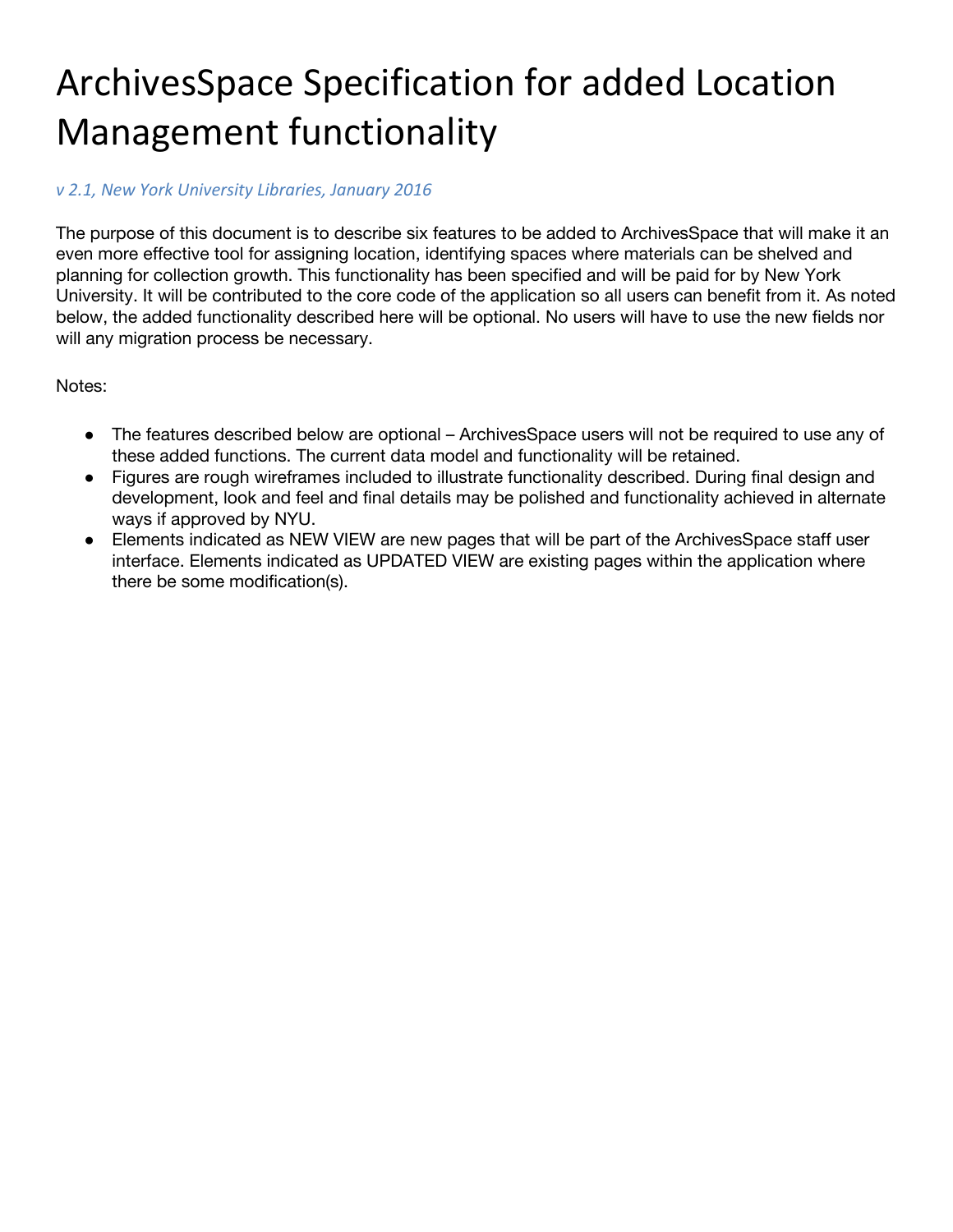# **Feature 1. Location Profile**

## **Scope / Purpose**

This feature should allow archivists to assign and update dimension and/or capacity information about locations via creation of a new object in the data model, 'Location Profile' that operates similarly to container profiles. Location profile information is optional to record and is only visible on the staff interface.

#### **Location Profile data elements table**

| <b>Element</b>     | <b>Definition</b>                | <b>Type</b>                | <b>Default values</b>                                    | <b>Require</b><br>d | <b>Example</b><br>value    |
|--------------------|----------------------------------|----------------------------|----------------------------------------------------------|---------------------|----------------------------|
| Name               | Name for the<br>type of location | String (must be<br>unique) | $\overline{\phantom{a}}$                                 | Yes                 | Standard<br>archival shelf |
| Dimension<br>units |                                  | Configurable<br>list       | Centimeters, Feet, Inches,<br>Meters, Millimeters, Yards | <b>No</b>           | <b>Inches</b>              |
| Depth              |                                  | Decimal                    |                                                          | No                  | 33                         |
| Width              |                                  | Decimal                    | -                                                        | <b>No</b>           | 69                         |
| Height             |                                  | Decimal                    |                                                          | <b>No</b>           | 12                         |

Like Locations, Location Profiles should be global to an ArchivesSpace instance, i.e. not repository specific.

#### **Views and supported task sequences**

#### **NEW VIEW - Create New Location Profile form**

- 1. Archivists must be able to create or edit a Location Profile via a New Location Profile form see rough wireframe in Figure A. This form is very similar to the New Container Profile form.
- 2. Users can save the new Location Profile or Cancel.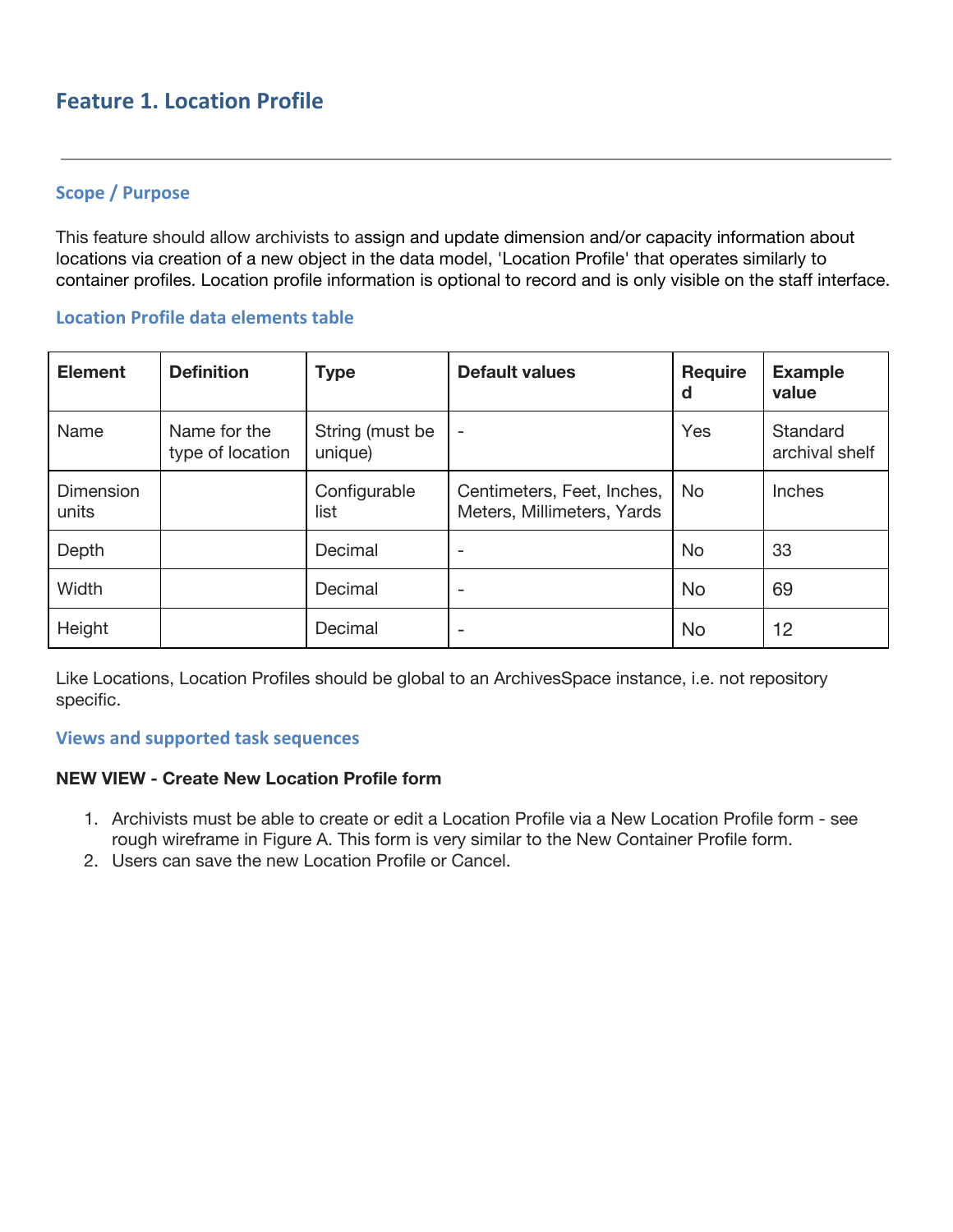| $\Diamond \Diamond \times \Diamond$<br>http://archivesspace.whatevs.org/location_profiles/new<br>ArchivesSpace<br>Search All Records<br>Browse -<br>Create +<br>A<br>Home / Location Profiles / New Location Profile<br><b>Basic Information</b><br><b>Save Location Profile</b> | $\mathbf{a}$<br>$\checkmark$<br><b>New Location Profile</b>                                                                        | Select Repository -<br>System - | Plug-inc -<br>1 admin<br>NYU-FRECS | Q.<br>$\circledcirc$<br>٠<br>$0 -$<br>$\circledcirc$ |
|----------------------------------------------------------------------------------------------------------------------------------------------------------------------------------------------------------------------------------------------------------------------------------|------------------------------------------------------------------------------------------------------------------------------------|---------------------------------|------------------------------------|------------------------------------------------------|
|                                                                                                                                                                                                                                                                                  |                                                                                                                                    |                                 |                                    |                                                      |
|                                                                                                                                                                                                                                                                                  |                                                                                                                                    |                                 |                                    |                                                      |
|                                                                                                                                                                                                                                                                                  | <b>Basic Information</b><br>Name *<br><b>Dimension Units</b><br>Inches<br>Depth<br>Height<br>Width<br><b>Save Location Profile</b> | <b>Location Profile</b><br>▼    |                                    | Cancel                                               |

Figure A, Rough wireframe of New Location Profile form

# **NEW VIEW - Edit / Delete a Location Profile form**

- 1. Archivists must be able to edit or delete a Location Profile via a form similar to the Edit Container Profile form – see rough wireframe in Figure B.
- 2. If a user chooses to delete a Location Profile, a warning will appear asking for confirmation. Deleting a Location Profile should only delete that Profile, not any associated locations or containers.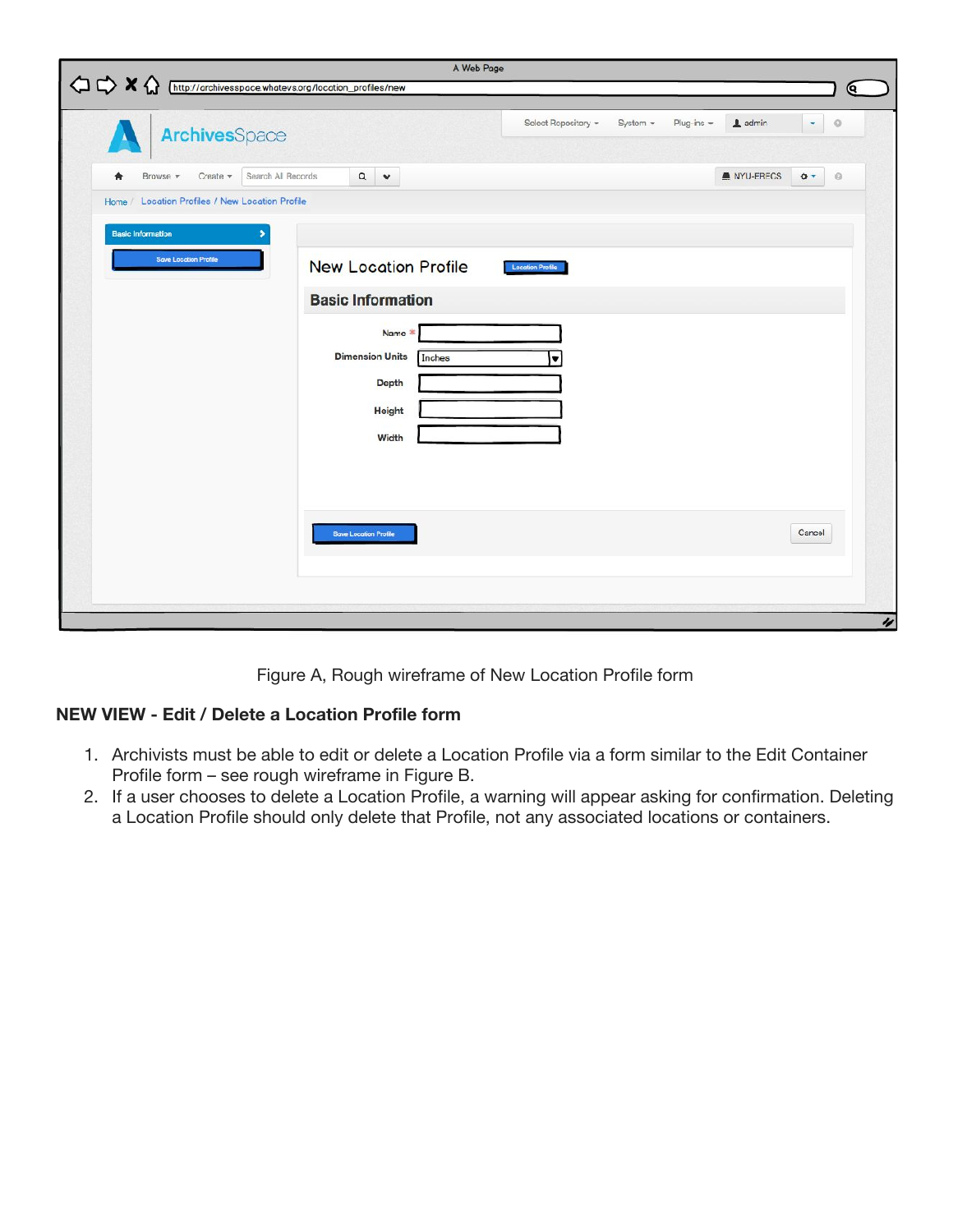| $\begin{array}{ccc}\n\bigcirc & \bigcirc & \times & \bigcirc\n\end{array}$ | http://archivesspace.whatevs.org/location_profiles/6/edit                     | A Web Page                                                                                                                                           | Q.                      |
|----------------------------------------------------------------------------|-------------------------------------------------------------------------------|------------------------------------------------------------------------------------------------------------------------------------------------------|-------------------------|
|                                                                            | ArchivesSpace                                                                 | Select Repository -<br>Plug-inc -<br>$\triangle$ admin<br>System -                                                                                   | $\odot$<br>٠            |
| Ħ                                                                          | Search All Records<br>Browse +<br>Create +<br>Home / Location Profiles / Edit | NYU-FRECS<br>$\Box$<br>$\checkmark$                                                                                                                  | $0 -$<br>$\circledcirc$ |
| <b>Basic Information</b>                                                   | ,<br><b>Save Location Profile</b>                                             | Standard archival shelf<br><b>Location Profile</b>                                                                                                   | <b>Delete</b>           |
|                                                                            |                                                                               | <b>Basic Information</b><br>Standard archival shelf<br>Name *<br><b>Dimension Units</b><br>Inches<br>۰<br>33<br>Depth<br>69<br>Height<br>12<br>Width |                         |
|                                                                            |                                                                               | <b>Save Location Profile</b>                                                                                                                         | Cancel                  |



## **UPDATED VIEW - Assign Location Profile to a Location Record**

Location Record must include a new field "Location Profile" that is similar to "Container Profile" field on Top Container records. When a user types in the field, a dynamic search should be executed for Location Profiles matching the user's query. There is also a downward arrow at the end of the box that gives archivist the choice to "Browse" or "Create" Location Profiles.

Selecting "Browse" opens up a pop-up that allows archivist to select a Location Profile and link it to the Location. Selecting "Create" open up a pop-up that allows the user to Create a new Location Profile. Both of these pop-ups are analogous to "Container Profile" field functionality.

#### **NEW VIEW - Manage Location Profiles**

Either main 'Browse' or 'System' drop-downs must include a new option to 'Manage Location Profiles' see Figure C. Functionality on the 'Manage Location Profiles' view is largely similar to the 'Manage Container Profiles' view. Facets on the left should be ordered by increasing size.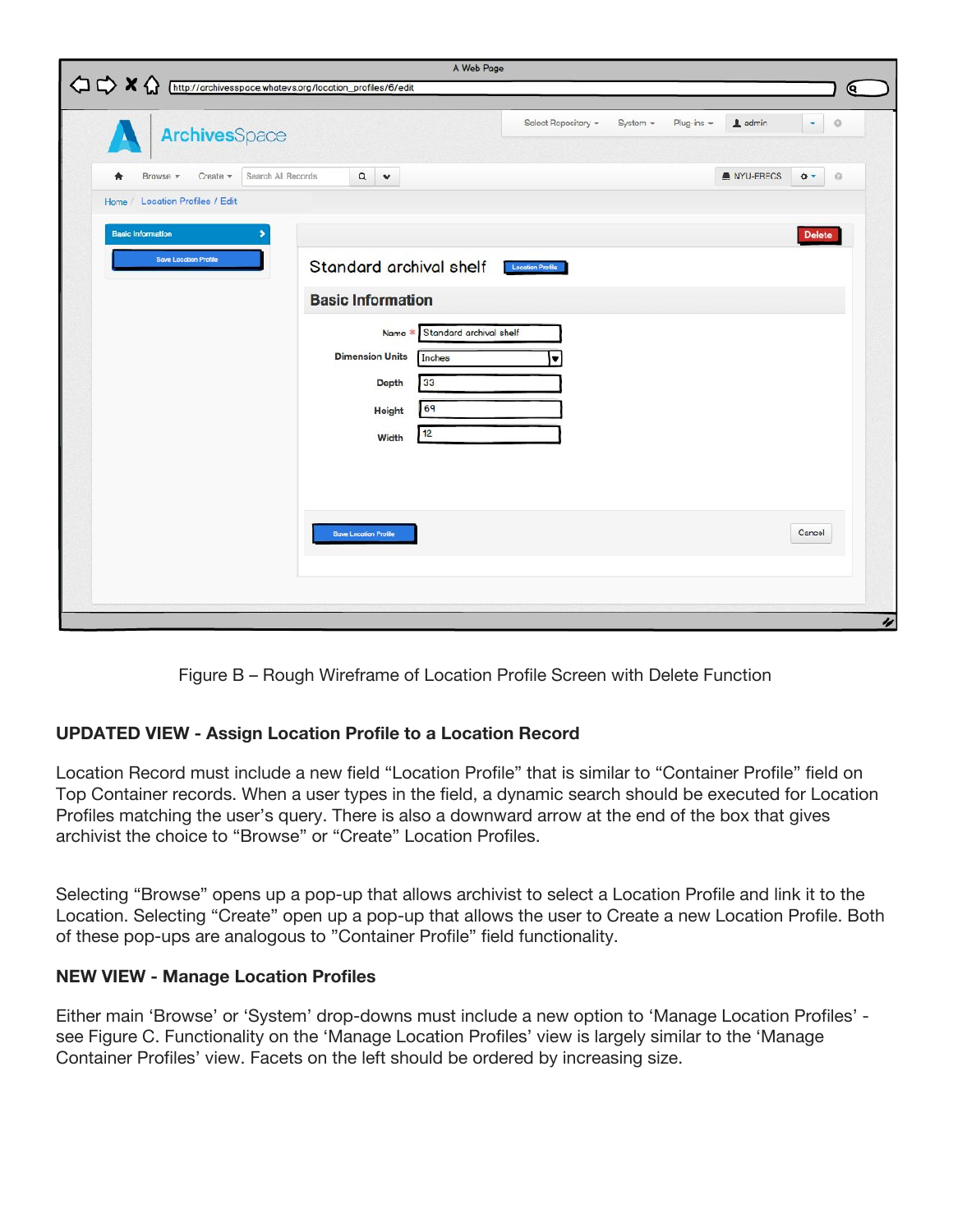| <b>Archives</b> Space                                                                   |                                  |                                                       | Select Repository +<br>System $\sim$<br>Plug-ins $\sim$<br>1 admin<br>۰                                           |  |  |  |  |
|-----------------------------------------------------------------------------------------|----------------------------------|-------------------------------------------------------|-------------------------------------------------------------------------------------------------------------------|--|--|--|--|
| Browse -                                                                                | Search All Records<br>Create $-$ | $\alpha$<br>$\checkmark$                              | NYU-ERECS<br>$\ddot{\Phi}$ -                                                                                      |  |  |  |  |
| Home / Container Profiles                                                               |                                  |                                                       |                                                                                                                   |  |  |  |  |
| Filter by text                                                                          | $\hbox{\tt Q}$                   |                                                       | <b>Create Location Profile</b>                                                                                    |  |  |  |  |
| Width                                                                                   |                                  | <b>Location Profiles</b>                              |                                                                                                                   |  |  |  |  |
| $\cdot$ 13 6<br>$\cdot$ 15                                                              |                                  | Showing 1 - 10 of 15 Results                          | Sort by: Select $\blacktriangleright$                                                                             |  |  |  |  |
| .202                                                                                    |                                  | <b>Title</b>                                          |                                                                                                                   |  |  |  |  |
| .22<br>$\cdot$ 25 $\circ$<br>$.30$ O<br>.35 <sub>6</sub><br>$.40$ (8)                   |                                  | Standard archival shelf [33d, 69h, 12w]               | View Edit<br>Created by admin<br>2015-06-16 13:04:06 -0400<br>Last Modified by admin<br>2015-06-16 13:04:06 -0400 |  |  |  |  |
| $.46 \bullet$<br>$-50$ 3<br>$.60$ O<br>.66 <sub>6</sub>                                 |                                  | Shallow flat file drawer [ 40d, 3h, 32w inches ]      | View Edit<br>Created by admin<br>2015-06-17 10:45:22 -0400<br>Last Modified by admin<br>2015-06-17 10:45:22 -0400 |  |  |  |  |
| Height<br>$.13$ 6<br>$.15$ $3$<br>.20 <sub>3</sub>                                      |                                  | Flat file drawer [ 40d, 8h, 32w inches ]              | View Edit<br>Created by admin<br>2015-06-17 10:54:11 -0400<br>Last Modified by admin<br>2015-06-17 10:54:11 -0400 |  |  |  |  |
|                                                                                         |                                  | Legacy reading room shelving [ 18d, 15h, 32w inches ] | View Edit<br>Created by admin<br>2015-06-17 10:56:47 -0400<br>Last Modified by admin                              |  |  |  |  |
| $.22 -$<br>.25 <sub>6</sub><br>.30 <sup>2</sup><br>.35 <sup>6</sup><br>.40 <sub>6</sub> |                                  |                                                       | 2015-06-17 10:56:47 -0400                                                                                         |  |  |  |  |

Figure C – Rough Wireframe of Manage Location Profile Screen

## **UPDATED VIEW - Browse Locations**

The 'Browse Locations' view should include an additional column displaying Location Profile.

## **Business rules - CRUD Privileges for Authenticated Users**

- Only System Administrators can create/edit/delete/assign location profiles. The options to Manage Location Profiles and Create Location Profiles are only visible to System Administrators. Location profiles will normally be applied once and do not change often or at all.
- All staff users can view individual Location Profiles via the larger ArchivesSpace 'View Records' permission. On the user interface, Location Profiles would be accessed via selected the Location Profile from Location record.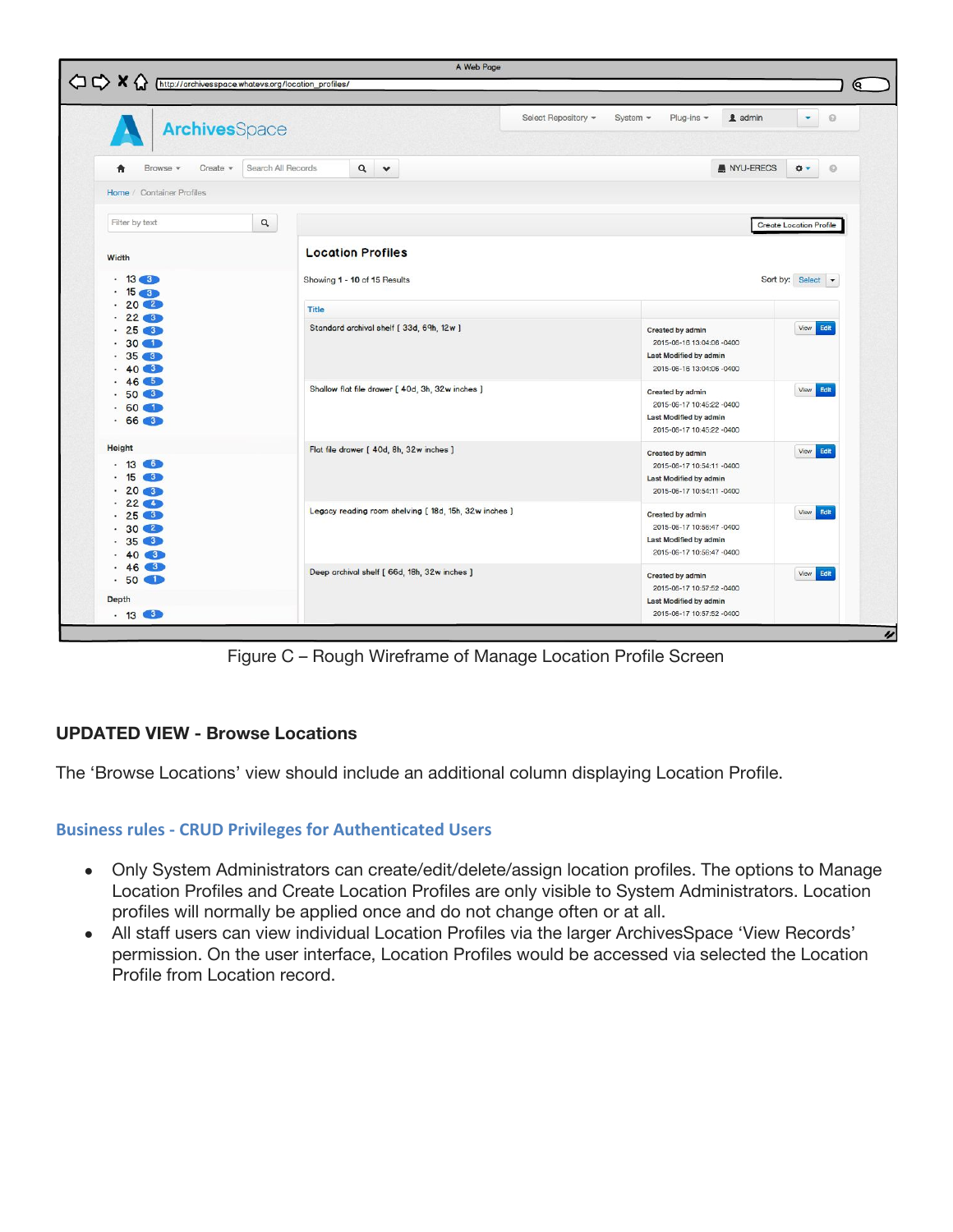# **Scope / Purpose**

This feature should allow archivists to identify what Locations have empty spaces so they can see where they may be able to shelve new or moved material.

#### **Views and supported task sequences**

Implemented as a view within the interface, similar to the Extent Calculator.

#### **NEW VIEW:**

This feature must calculate what spaces are empty and present a screen displaying empty spaces – mockup below. If possible, column 4 should be configurable to display lists for any given container profile. The given Container Profile can be selected in the view via a search box labeled 'View spaces available for a given Container Profile' or similar. Columns should be sortable and able to be filtered.

| <b>Location with available</b><br>space                            | <b>Repository owner (if</b><br>applicable)     | Total space available | <b>Number of [Container</b><br>Profile] that can be<br>shelved here |
|--------------------------------------------------------------------|------------------------------------------------|-----------------------|---------------------------------------------------------------------|
| Bobst, 10, Tamiment,<br>East Wing [Aisle: 16,<br>Bay: E, Shelf: 1] | Tamiment Library &<br>Wagner Labor<br>Archives | W 26", D 20", H 15"   | 4                                                                   |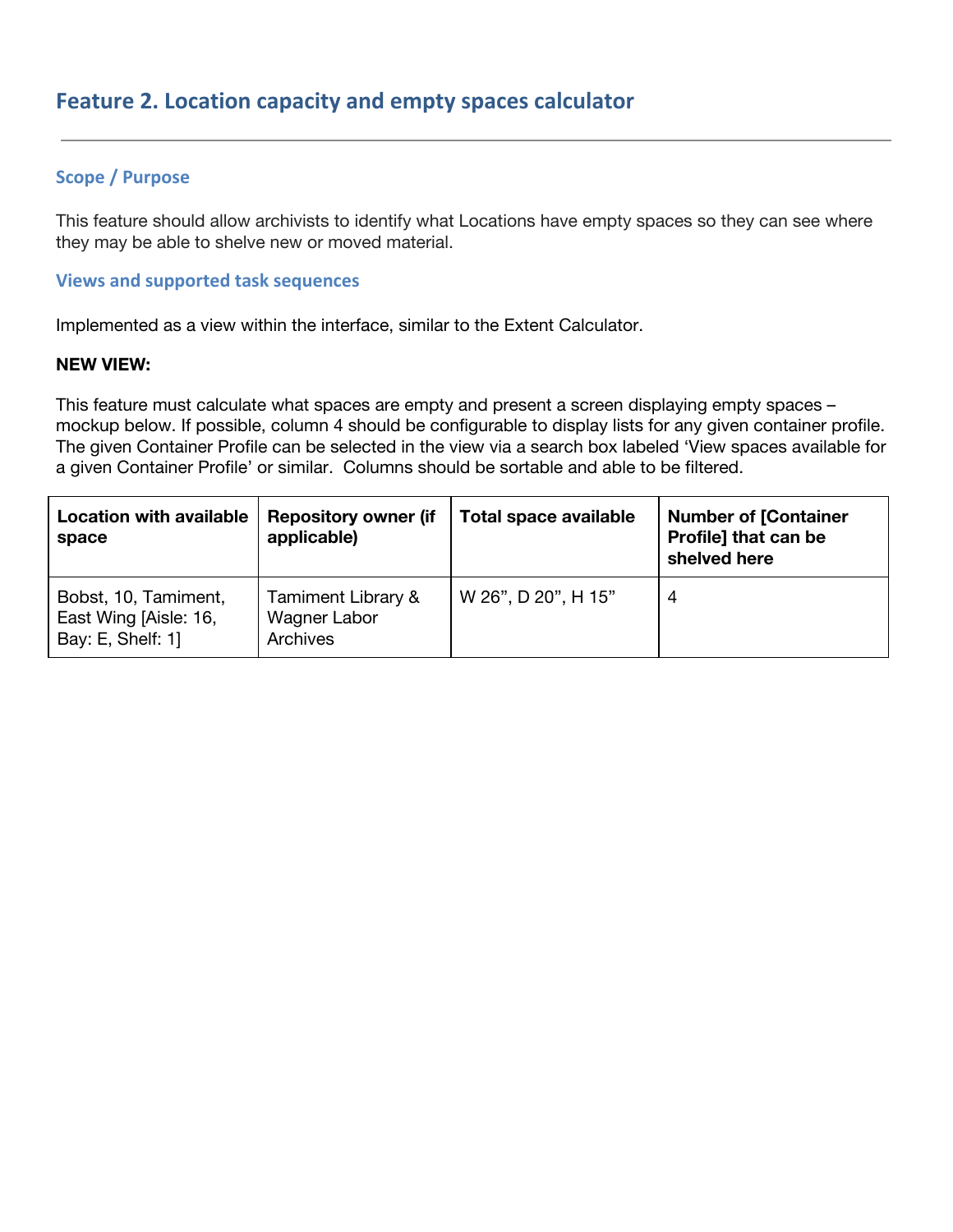# **Scope / Purpose**

Download a printable shelf list report by a specific Location or Location range (e.g. What are all of the containers at Building = Cooper? What are all of the containers located in Row 4, Bay 2, Shelf 1 of 10 West?). Report will output one line of data for each Top Container.

#### **Views and supported task sequences**

- User goes to the reports view and has the option to download a 'Holdings by Location' report in CSV at minimum; TSV and PDF as well if possible
- OR User goes to the Location browse view and there's an button that allow for download of a report (similar to export functionality associated with resource records)
- The user can choose to export only data for a particular Building

| <b>Buildi</b><br>ng | <b>Floor and</b><br><b>Room</b> | Location<br>lin Room                                    | Location<br><b>Profile</b>        | <b>Resourc</b><br>e or<br><b>Accessi</b><br>on ID<br>(call no) | <b>Resource or</b><br><b>Accession</b><br><b>Title</b> | Top<br><b>Container</b><br>indicator | <b>Containe</b><br>r profile | <b>Repository</b> |
|---------------------|---------------------------------|---------------------------------------------------------|-----------------------------------|----------------------------------------------------------------|--------------------------------------------------------|--------------------------------------|------------------------------|-------------------|
| Bobst,              | 10,<br>Tamiment.                | East Wing<br>[Aisle: 16,<br>Bay: E,<br>Shelf: 1]        | Standard<br><b>Archival Shelf</b> | AIA.059                                                        | Margaret<br>Callaghan<br>Papers                        |                                      | Record<br>Carton             | TamWag            |
| Bobst,              | 10,<br>Tamiment,                | <b>East Wing</b><br>[Aisle: 16,<br>Bay: E,<br>Shelf: 11 | Standard<br><b>Archival Shelf</b> | AIA.059                                                        | Margaret<br>Callaghan<br>Papers                        | $\overline{2}$                       | Record<br>Carton             | TamWag            |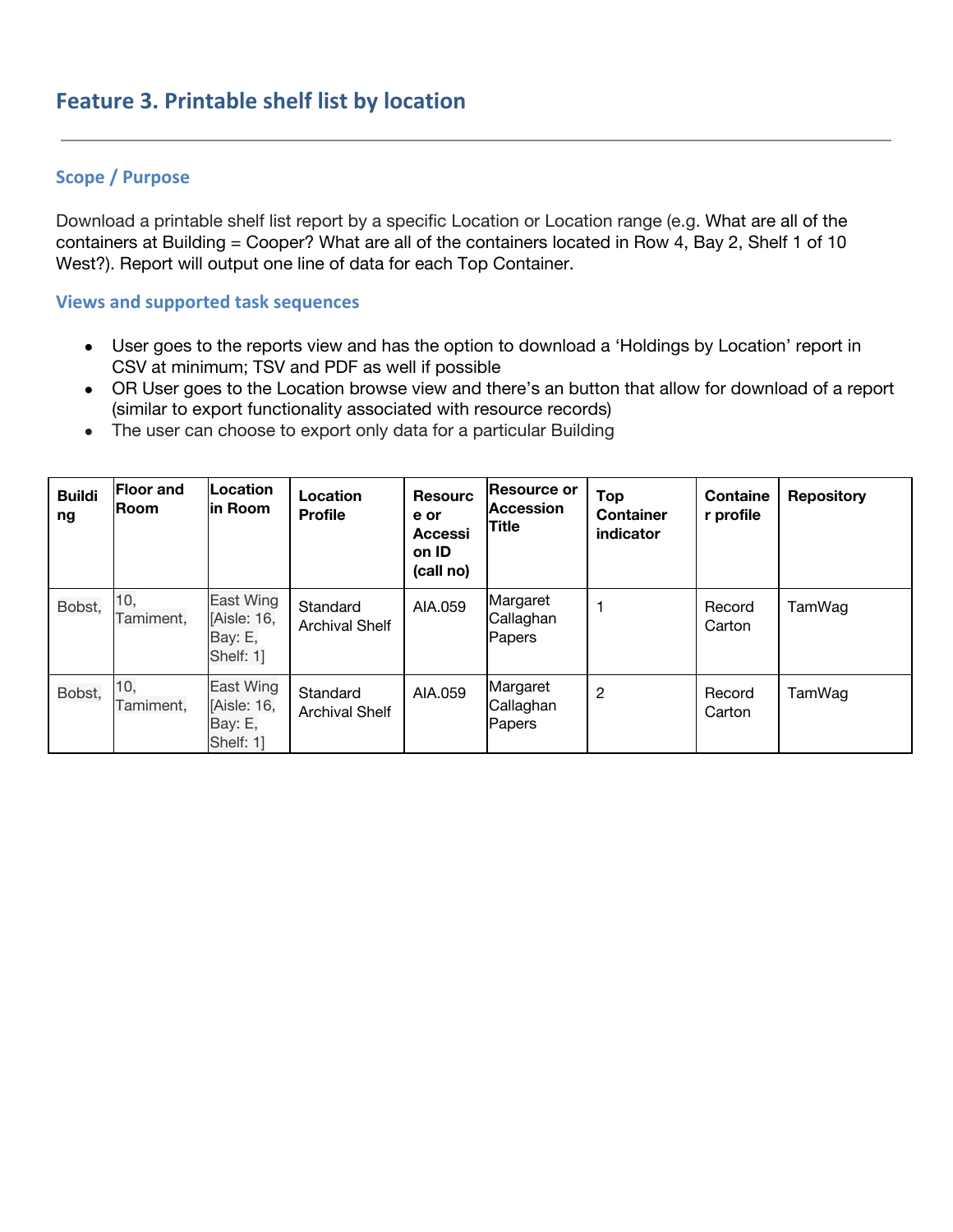# **Scope / Purpose**

Download a printable shelf list report by a specific Repository (e.g. Where are all of Tamiment's collections?). Report will output one line of data for each Top Container.

#### **Views and supported task sequences**

- User goes to the reports view and have the option to download a 'Holdings by Repository report in CSV at minimum; TSV and PDF as well if possible
- OR User goes to the Location browse view and there's an button that allow for download of a report (similar to export functionality associated with resource records)
- The user can choose to export only data for a particular Repository.

| <b>Building</b> | <b>Floor and</b><br><b>Room</b> | <b>Location in</b><br><b>Room</b>          | Location<br><b>Profile</b>    | <b>Resource</b><br>or<br><b>Accession</b><br>ID (call no) | Resource<br>lor<br><b>Accession</b><br><b>Title</b> | <b>Top</b><br><b>Container</b><br>indicator | <b>Container</b><br>profile | <b>Repository</b> |
|-----------------|---------------------------------|--------------------------------------------|-------------------------------|-----------------------------------------------------------|-----------------------------------------------------|---------------------------------------------|-----------------------------|-------------------|
| Bobst,          | 10,<br>Tamiment,                | East Wing<br>[Aisle: 16,<br>Bay: E, Shelf: | Standard<br>Archival<br>Shelf | AIA.059                                                   | Margaret<br>Callaghan<br>Papers                     |                                             | <b>Record Carton</b>        | TamWag            |
| Bobst,          | 10,<br>Tamiment,                | East Wing<br>[Aisle: 16,<br>Bay: E, Shelf: | Standard<br>Archival<br>Shelf | AIA.059                                                   | Margaret<br>Callaghan<br>Papers                     | $\overline{2}$                              | <b>Record Carton</b>        | TamWag            |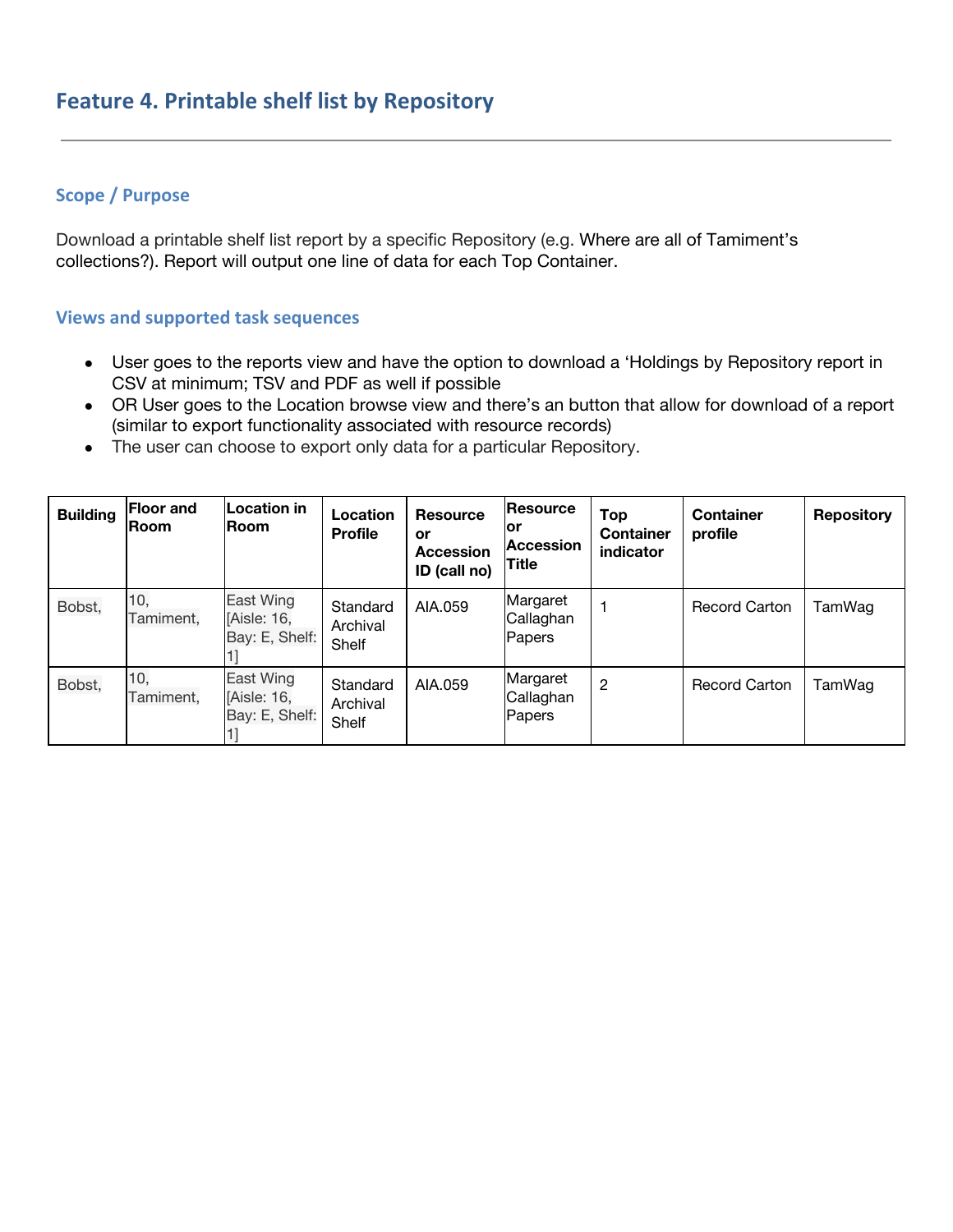# **Feature 5. Batch assign multiple locations to multiple boxes in a single form**

#### **Scope and Purpose:**

ArchivesSpace allows for archivists to assign or update location information through an operation executed at the individual container level or a batch operation that applies a single location for multiple containers. ArchivesSpace does not currently allow for archivists to batch assign or update multiple containers in a single operation to more than one location (either consecutive or non-consecutive), which this proposed feature would allow. At this stage, a different operation is necessary for every distinct location. For large collections with many containers and/or for repositories implementing granular levels in their location management, performing so many individual operations is time-consuming, cumbersome, and likely to increase errors in overall container-level location management.

The bulk operation as it currently exists works as follows: after bringing up a list of containers, a user selects the specific containers to be updated, then selects "Update Locations" from the Bulk Operations drop-down (see Figure D below):

|                                                                                                                                                                                                                                                                                                                                                  |                                                                              |                     |                    |                                                                        | Bulk Operations                                     |        |
|--------------------------------------------------------------------------------------------------------------------------------------------------------------------------------------------------------------------------------------------------------------------------------------------------------------------------------------------------|------------------------------------------------------------------------------|---------------------|--------------------|------------------------------------------------------------------------|-----------------------------------------------------|--------|
| Matching results: 8<br>Click a column to set the sort ordering. Hold shift to sort by multiple columns.                                                                                                                                                                                                                                          |                                                                              |                     |                    |                                                                        | Update ILS Holding IDs<br>Update Container Profiles |        |
| Click a row to select it for bulk operations. Hold alt while clicking a checkbox to select, or unselect, multple previous rows.                                                                                                                                                                                                                  |                                                                              |                     |                    |                                                                        | <b>Update Locations</b>                             |        |
| Resource/Accession                                                                                                                                                                                                                                                                                                                               | ▲ Series ▲ Container Profile                                                 | Indicator - Barcode |                    | <b>Current Location</b>                                                | Rapid Barcode Entry                                 | Restri |
| • TEST--123 Sam Historian Research Files on Communism<br>and Labor<br>• TEST--990 Village Green Preservation Society Records<br>• MSS 309 Voices from the Food Revolution: People Who<br>Changed The Way Americans Eat An oral history project<br>conducted by Judith Weinraub<br>• TEST. 124 Association of Underwater Basketweavers<br>Records | Compact disc box [15.5d, 6h,<br>5.5w inches] extent measured 001<br>by width | OH Access 987654321 |                    | Cooper Square.<br>Basement, Stacks<br>[Aisle: 13, Bay: F,<br>Shelf: 11 | Delete Top Containers                               | True   |
| TEST-990 Village Green Preservation Society Records                                                                                                                                                                                                                                                                                              | Silver monkey [1d, 2h, 3w<br>centimeters] extent measured<br>by depth        |                     |                    |                                                                        |                                                     | False  |
| TEST-990 Village Green Preservation Society Records                                                                                                                                                                                                                                                                                              |                                                                              | $\overline{1}$      | 31142054611317     | Clancy Cullen<br>[Offsite]                                             |                                                     | False  |
| TEST-990 Village Green Preservation Society Records                                                                                                                                                                                                                                                                                              |                                                                              | $\overline{2}$      | <b>FAKEBARCODE</b> |                                                                        |                                                     | False  |
| TEST-990 Village Green Preservation Society Records                                                                                                                                                                                                                                                                                              |                                                                              | $\Delta$            |                    | Bobst. 10.<br>Tamiment, West<br>Wing [Aisle: 1,<br>Bay: A, Shelf: 31   |                                                     | False  |

Figure D – Screenshot of As-Is ArchivesSpace Method for Bulk Assignment of of Multiple Containers to a Single Location (Pt. I)

The user assigns a new location that will be applied to the selected containers (see Figure E below):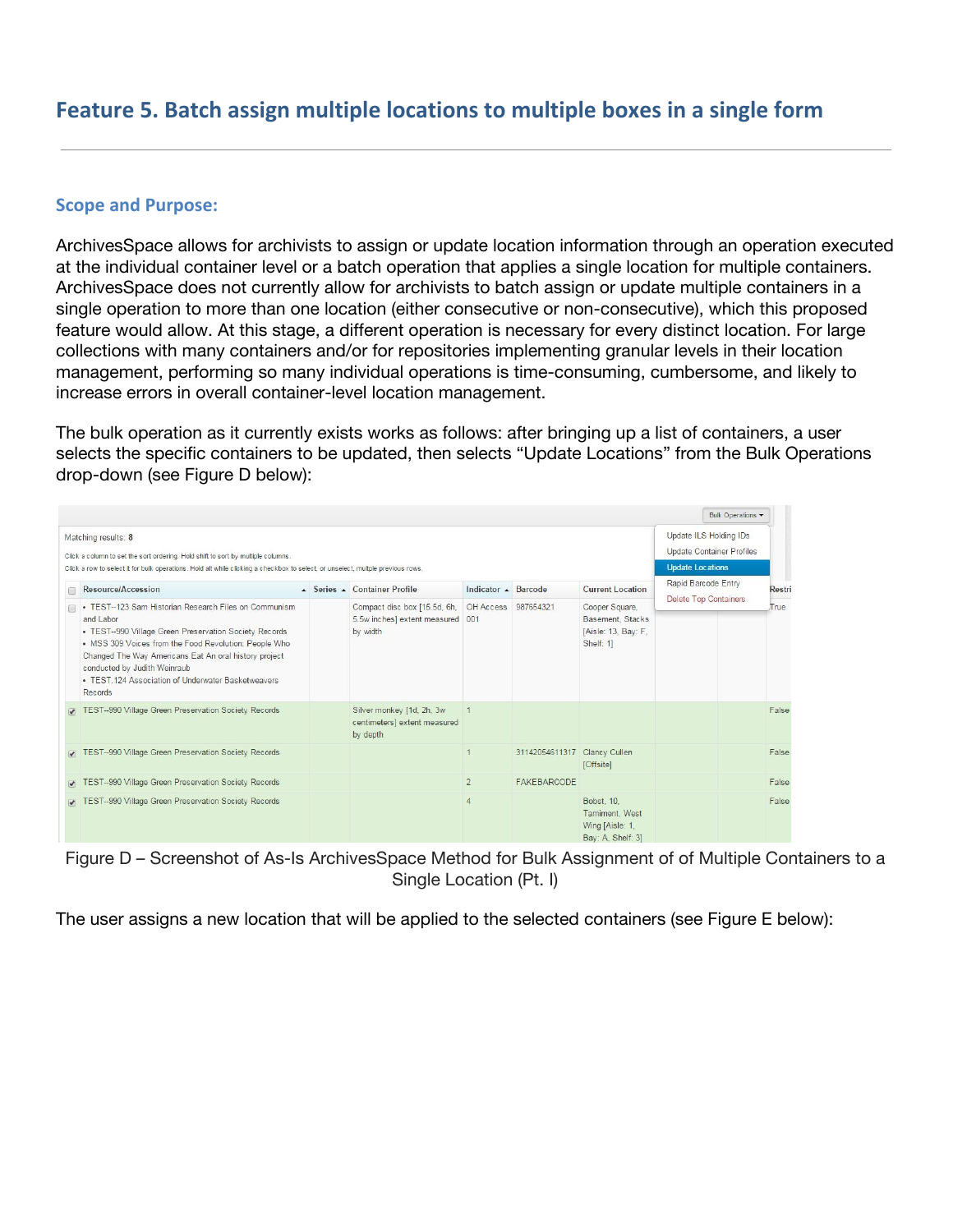# **Update Locations**

| • TEST--990, Container 1, Silver monkey    |  |  |
|--------------------------------------------|--|--|
| • TEST-990, Container 1 [31142054611317]   |  |  |
| • TEST--990, Container 2 [FAKEBARCODE]     |  |  |
| • TEST--990, Container 4                   |  |  |
| • TEST--990, Container 5                   |  |  |
| • TEST--990, Container 6                   |  |  |
| • TEST--990, Container 8, Hollinger (full) |  |  |

Figure E – Screenshot of As-Is ArchivesSpace Method for Bulk Assignment of of Multiple Containers to a Single Location (Pt. I)

Examples of this scenario include:

1. A 50-box collection has been processed, needs to be shelved in the stacks, and have its location information documented. The boxes are shelved consecutively in the Cage Aisle 9 starting with Bay A Shelf 1 through Bay E Shelf 6 as follows:

Boxes 1, 2: Cage - Aisle 9 - Bay A - Shelf 1 Boxes 3, 4: Cage - Aisle 9 - Bay A - Shelf 2 …

Boxes 49, 50: Cage - Aisle 9 - Bay E - Shelf 6

- In this use case, a separate operation will need to be executed for each location (e.g. Cage - Aisle 9 - Bay A - Shelf 1), requiring 25 different actions.
- 2. 20 boxes from one collection are being assigned new locations based on their container type in order to maximum space. The boxes are being shelved non-consecutively and each box has a different location. Updating this location information would require the archivist to perform 20 separate operations.

#### **Views and supported task sequences**

#### **UPDATED VIEW - Batch Operations: Update Locations: Multiple Locations**

From a list of selected containers in the existing Manage Top Containers view, user will have new option "Update Locations: Multiple Locations" from Bulk Operations drop-down.

#### **NEW POP-UP VIEW**

- A table similar to the existing Rapid Data Entry screen will appear with the following columns: Resource / Accession, Container Indicator, Container Profile, Barcode, Current Location (if applicable), and New Location. All columns with the exception of New Location would already contain their pertinent data and would not be editable. See Figure F below for rough wireframe.
- In the New Location column, an archivist will have the option to type ahead to select a location, browse for a location, or create a location. Archivist would select or create a location using one of these methods.
- Archivists will continue creating or updating location information for all selected containers.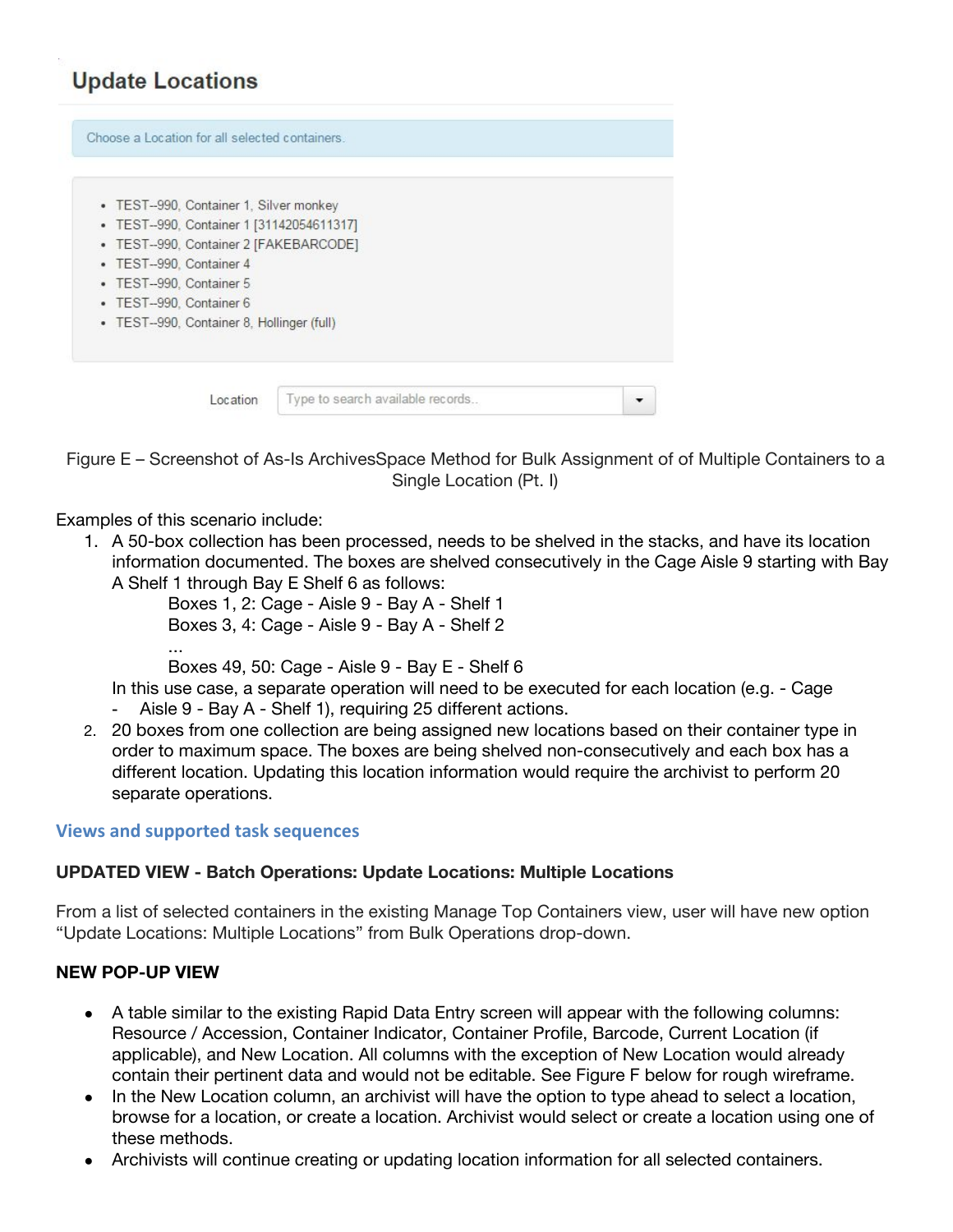- When finished, archivists will select something akin to "Update Locations," perhaps with an additional screen that allows for review before applying changes.
- For each container, the value in the Current Location field (if applicable) will be changed to "Previous Location." The values entered into the New Location field would be applied as "Current Location."
- After completing operation, a results screen will show the same table, updated to reflect the new location information.

| <b>Reorder Columns</b> | Reset                   |                     |          |                         |                                           |  |
|------------------------|-------------------------|---------------------|----------|-------------------------|-------------------------------------------|--|
| Resource / Accession   | Container profile       | Container indicator | Barcode  | <b>Current location</b> | New Location                              |  |
| MSS -- 413 Maria Ire   | Flat file folder (half) |                     | 35489078 | Bobst, 10, Tamiment,    | Clancy Cullen [ offs $\blacktriangledown$ |  |



#### **UPDATE - Batch Operations: Update Locations: Single Location**

From a list of selected containers, existing "Update Locations" functionality available from Bulk Operations drop-down renamed to "Update Locations: Single Location" to differentiate it from the new functionality described above.